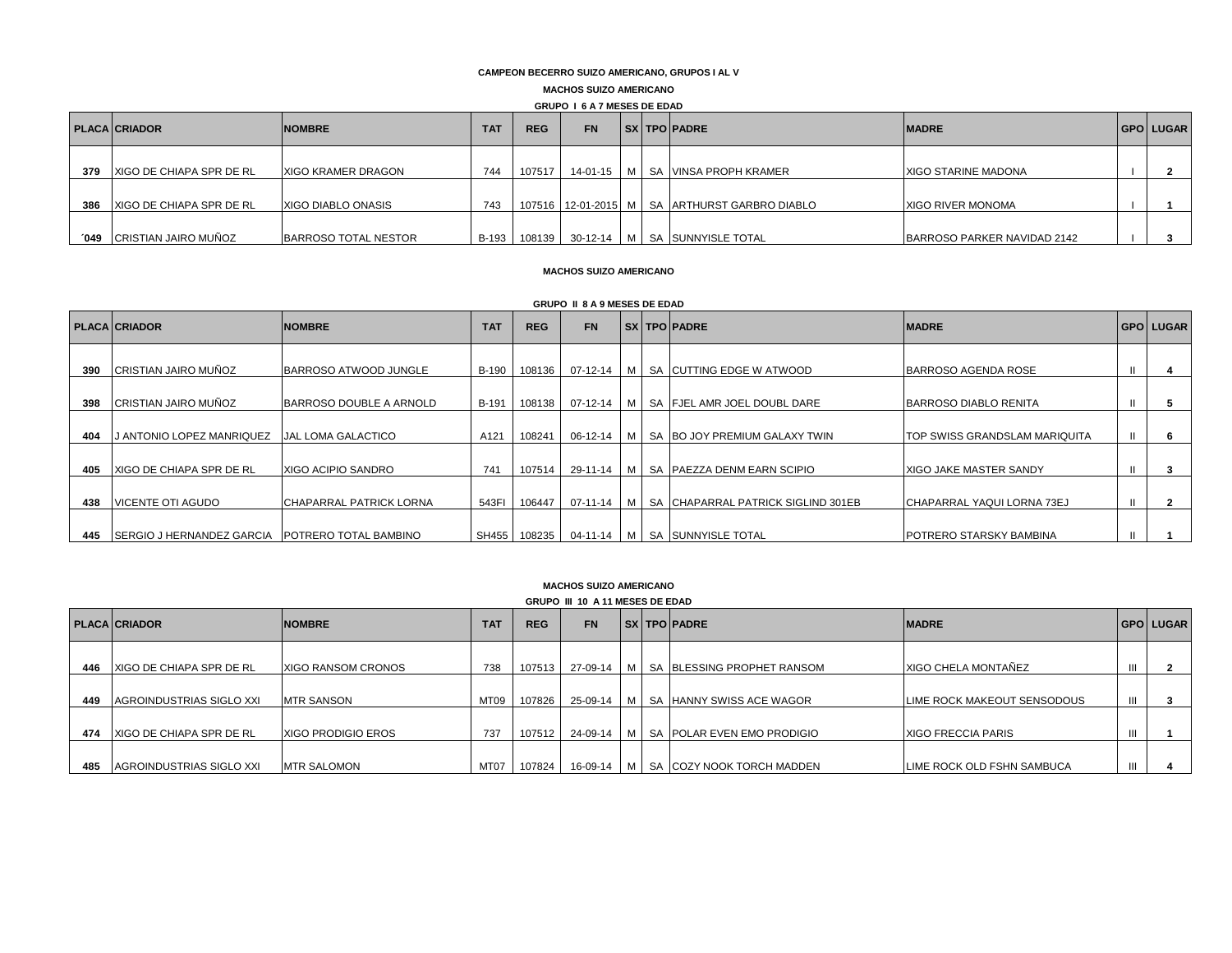### **MACHOS SUIZO AMERICANO**

### **GRUPO IV 12 A 13 MESES DE EDAD**

|     | <b>PLACA CRIADOR</b>        | <b>NOMBRE</b>        | <b>TAT</b> | <b>REG</b> | <b>FN</b> |                | <b>SXITPO PADRE</b>             | <b>IMADRE</b>           |    | <b>GPO LUGAR</b> |
|-----|-----------------------------|----------------------|------------|------------|-----------|----------------|---------------------------------|-------------------------|----|------------------|
| 528 | <b>CRISTIAN JAIRO MUÑOZ</b> | BARROSO ATWOOD PALTO | B-181      | 108133     | 04-08-14  | M <sub>1</sub> | SA CUTTING EDGE W ATWOOD        | BARROSO SCIPIO LAURA    | 1V |                  |
| 533 | RICARDO LARA HERNANDEZ      | <b>RLN STA CLARA</b> | 1719       | 108249     | 15-07-14  |                | M SA BO JOY PREMIUM GALAXY TWIN | BARGMANN TRUMP HOLLY    |    |                  |
| 535 | AGROINDUSTRIAS SIGLO XXI    | <b>MTR DANIEL</b>    | MT02       | 107819     | 26-06-14  | M <sub>1</sub> | SA SHILOH BROOKINGS CADENCE     | LIME ROCK LUNETTE SOLAR |    |                  |
|     |                             |                      |            |            |           |                |                                 |                         |    |                  |

#### **MACHOS SUIZO AMERICANO GRUPO V 14 A 15 MESES DE EDAD**

|     | <b>PLACA CRIADOR</b>     | <b>NOMBRE</b>             | <b>TAT</b> | <b>REG</b> | <b>FN</b>                  |  | <b>SXITPO PADRE</b>                          | <b>MADRE</b>              | <b>GPO LUGAR</b> |
|-----|--------------------------|---------------------------|------------|------------|----------------------------|--|----------------------------------------------|---------------------------|------------------|
| 536 | XIGO DE CHIAPA SPR DE RL | XIGO PRUNKI APOLO         | 733        | 106031     | 16-06-14   M   SA   PRUNKI |  |                                              | XIGO COLLECTION CASILDA   |                  |
| 538 | AGROINDUSTRIAS SIGLO XXI | <b>MTR BERNARDO</b>       | MT01       | 107818     | 15-06-14 M                 |  | SA VICTORY ACRES SIMON EVEN                  | LIME ROCK ODDS SWAY       |                  |
| 539 | XIGO DE CHIAPA SPR DE RL | IXIGO BICENTENARIO CUPIDO | 730        | 106030     |                            |  | 05-05-14   M   SA   XIGO JETWAY BICENTENARIO | <b>XIGO SPECIAL KATIA</b> |                  |
|     |                          |                           |            |            |                            |  |                                              |                           |                  |

| <b>CAMPEON BECERRO  </b>                   | 528 BARROSO ATWOOD PALTO TAT. B-181 CRISTIAN JAIRO MUNOZ MARQUEZ |
|--------------------------------------------|------------------------------------------------------------------|
| <b>CAMPEON BECERRO RESERVADOI</b>          | 539 XIGO BICENTENARIO CUPIDO TAT. 730 XIGO DE CHIAPA SPR DE RL.  |
| <b>CAMPEON BECERRO MENCION HONORIFICAL</b> | 474 XIGO PRODIGIO EROS TAT. 737 XIGO DE CHIAPA SPR DE RL.        |

### **CAMPEON JOVEN GRUPOS VI AL IX**

**MACHOS SUIZO AMERICANO**

|     |                                                 |               |            |              | <b>GRUPO VI 16 A 17 MESES DE EDAD</b> |  |                                        |                                  |                  |
|-----|-------------------------------------------------|---------------|------------|--------------|---------------------------------------|--|----------------------------------------|----------------------------------|------------------|
|     | <b>PLACA CRIADOR</b>                            | <b>NOMBRE</b> | <b>TAT</b> | <b>REG</b>   | <b>FN</b>                             |  | <b>SX TPO PADRE</b>                    | <b>IMADRE</b>                    | <b>GPO LUGAR</b> |
| 547 | SERGIO J HERNANDEZ GARCIA POTRERO EROS LEOPARDO |               |            | SH436 108231 |                                       |  | 20-03-14   M   SA   POTRERO EROS SH305 | <b>POTRERO PIZAZZ LARISA</b>     |                  |
| 548 | SERGIO J HERNANDEZ GARCIA POTRERO EROS BUFALO   |               |            | SH435 108230 |                                       |  | 19-02-14   M   SA POTRERO EROS SH305   | <b>POTRERO WOMDERMENT BENITA</b> |                  |
|     |                                                 |               |            |              |                                       |  |                                        |                                  |                  |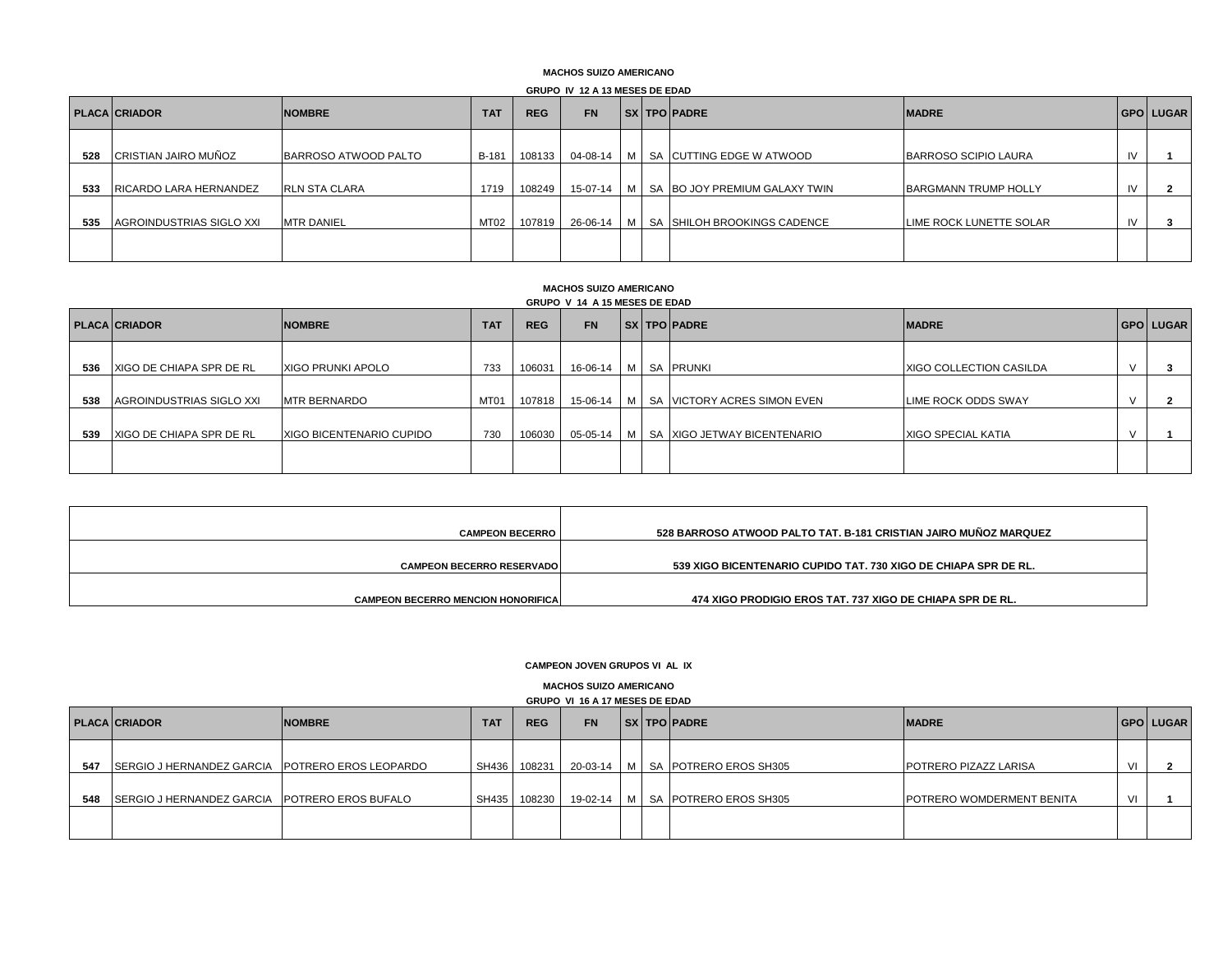### **GRUPO VII 18 A 19 MESES DE EDAD MACHOS SUIZO AMERICANO**

|     | GRUFU VII 10 A 13 MESES DE EDAD  |                                    |            |            |           |  |  |                                                    |                                  |     |                  |
|-----|----------------------------------|------------------------------------|------------|------------|-----------|--|--|----------------------------------------------------|----------------------------------|-----|------------------|
|     | <b>PLACA CRIADOR</b>             | <b>NOMBRE</b>                      | <b>TAT</b> | <b>REG</b> | <b>FN</b> |  |  | <b>SXITPO PADRE</b>                                | <b>IMADRE</b>                    |     | <b>GPO LUGAR</b> |
| 549 | <b>SERGIO J HERNANDEZ GARCIA</b> | <b>POTRERO BOLIVAR JUPITER</b>     | SH434      | 108229     |           |  |  | 05-02-14   M   SA   POTRERO EROS BOLIVAR           | <b>POTRERO WONDERMENT JACKIE</b> | VII |                  |
| 557 | <b>SERGIO J HERNANDEZ GARCIA</b> | POTRERO EROS BUÑUELO               | SH432      | 108228     |           |  |  | 30-01-14   M   SA   POTRERO EROS SH305             | <b>POTRERO TURMOIL BELEN</b>     | VII |                  |
| 558 | RICARDO LARA HERNANDEZ           | <b>RLH STA CLARA GUNNER</b>        | 1664       | 108247     |           |  |  | 21-01-14   M   SA   OLSONS DYNASTY MUSIC           | <b>IELM LAWN GUNNER DANIELLE</b> | VII |                  |
| 560 | RICARDO LARA HERNANDEZ           | <b>RLH STA CLARA WARREN LEGACY</b> | 1665       | 108248     |           |  |  | 10-01-14 M   SA   FOREST LAWN WARREN               | <b>ISIEGERTS PAYTON BROOKE</b>   | VII |                  |
| 562 | <b>IRICARDO LARA HERNANDEZ</b>   | <b>RLH STA CLARA BANDOLERO</b>     | 1632       | 108245 I   |           |  |  | 31-12-13   M   SA   RLH SANTA CLARA SC GRINGO CONO | VIN VIC DEBE                     | VII |                  |

# **MACHOS SUIZO AMERICANO**

# **GRUPO IX 22 A 23 MESES DE EDAD**

|     | <b>PLACA CRIADOR</b> | <b>NOMBRE</b>           | <b>TAT</b> | <b>REG</b> | <b>FN</b> |  | <b>SX TPO PADRE</b>                           | <b>IMADRE</b>     |              | <b>GPO LUGAR</b> |
|-----|----------------------|-------------------------|------------|------------|-----------|--|-----------------------------------------------|-------------------|--------------|------------------|
| 564 | CRISTIAN JAIRO MUÑOZ | BARROSO AGENDA COMANDER | B166       |            |           |  | 103614 15-10-2013 M SA BLESSING BANKER AGENDA | BARROSO TD ALICIA | $\mathbf{N}$ |                  |
|     |                      |                         |            |            |           |  |                                               |                   |              |                  |

| <b>CAMPEON JOVEN</b>                    | 564 BARROSO AGENDA COMANDER TAT. B166 CRISTIAN JAIRO MUÑOZ MARQUEZ |
|-----------------------------------------|--------------------------------------------------------------------|
|                                         |                                                                    |
| <b>CAMPEON JOVEN RESERVADOL</b>         | 557 POTRERO EROS BUÑUELO TAT. SH432 SERGIO J. HERNANDEZ GARCIA     |
|                                         |                                                                    |
| <b>CAMPEON JOVEN MENCION HONORIFICA</b> | 548 POTRERO EROS BUFALO TAT. SH435 SERGIO J. HERNANDEZ GARCIA      |

# **CAMPEON TORETE, GRUPOS X AL XIII MACHOS SUIZO AMERICANO GRUPO X 24 A 27 MESES DE EDAD**

|     | <b>PLACA CRIADOR</b>     | <b>NOMBRE</b>     | <b>TAT</b> | <b>REG</b> | <b>FN</b> |  | <b>SX TPO PADRE</b>          | <b>MADRE</b>           | <b>GPO LUGAR</b> |
|-----|--------------------------|-------------------|------------|------------|-----------|--|------------------------------|------------------------|------------------|
| 577 | XIGO DE CHIAPA SPR DE RL | XIGO VIGOR ROMULO | 719        | 103869     |           |  | 31-07-13 M SA SUN-MADE VIGOR | XIGO KING RISKY LEADER |                  |
|     |                          |                   |            |            |           |  |                              |                        |                  |

| <b>CAMPEON TORETE</b>                    | 577 XIGO VIGOR ROMULO TAT. 719 XIGO DE CHIAPA SPR DE RL. |
|------------------------------------------|----------------------------------------------------------|
| <b>CAMPEON TORETE RESERVADO</b>          |                                                          |
| <b>CAMPEON TORETE MENCION HONORIFICA</b> |                                                          |